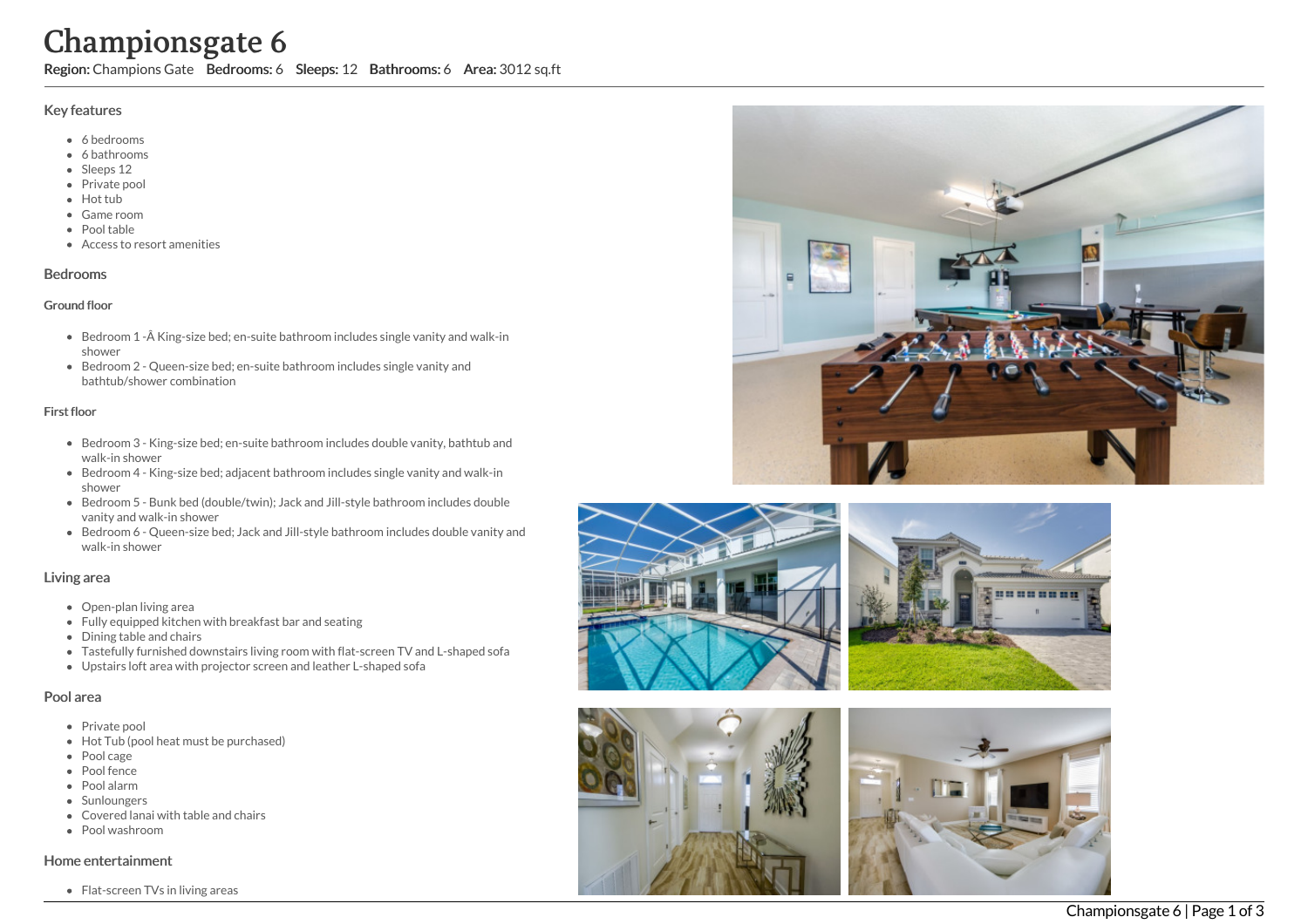Game room with air hockey table, foosball and pool table

#### General

- Air conditioning throughout
- Complimentary wifi
- Private parking
- Bedding and towels included

#### Laundry room

- Washer and dryer
- Ironing board and iron

## Children's equipment available for hire

- Crib
- High chair
- Stroller
- Pack and play

### Resort facilities

Ideally located close to many of Orlando $A\phi$ ,  $\phi$ ,  $\phi$ s theme parks, Championsgate Resort offers a wide variety of fantastic amenities for the whole family to enjoy. Set within 900 acres, this luxury resort is home to an 18-hole championship golf course, a fully equipped gym, a games room and multiple sports courts. Guests can choose from a selection of swimming pools; kids will enjoy the waterslides and splash park whilst adults can float in the lazy river, or relax under a private cabana. An excellent retreat after a busy day at the parks, guests of Championsgate Resort will also have access to a movie theater, a range of shops and an impressive spa. There is a great selection of restaurants and bars on site, including a poolside grill, a sports bar and the impressive clubhouse.

## Places of interest

- Golf courses 0 miles
- $\bullet$  Shopping mall 3 miles
- Disney World 8 miles
- Seaworld 17 miles
- Universal Studios 20 miles
- Legoland 25 miles